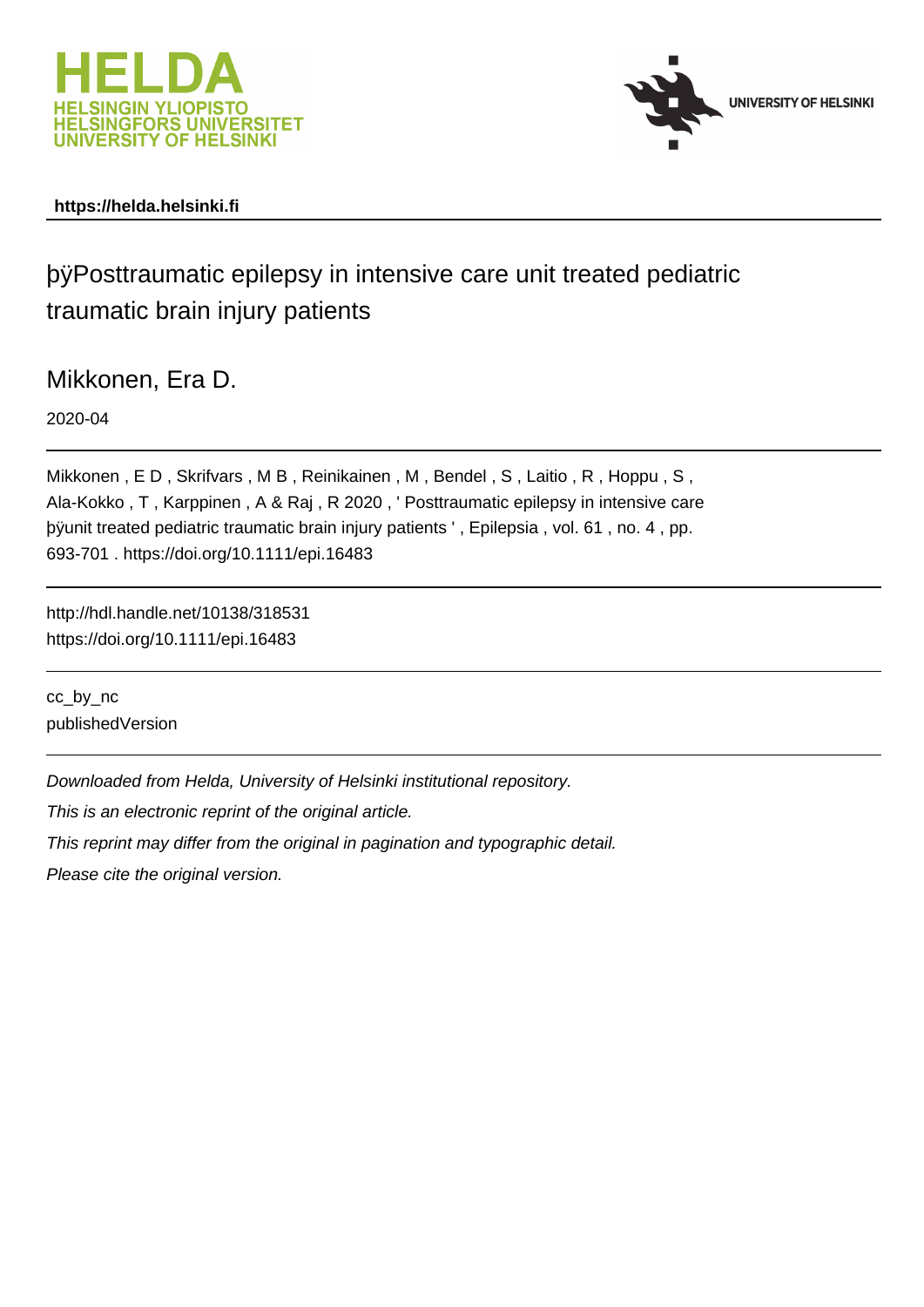# **Improve your skills** and knowledge in epileptology

**NEW** virtual campus and online learning environment





The International League Against Epilepsy (ILAE) introduces highly interactive, practice-oriented online courses for healthcare professionals worldwide who diagnose and treat epilepsy.

# **The ILAE Academy offers:**

- Competency-based e-learning for different levels of expertise<sup>1</sup>
- Content developed by ILAE experts
- Realistic cases covering most common epilepsies

1. Blümcke, Ingmar, et al. "Roadmap for a competency-based educational curriculum in epileptology: report of the Epilepsy Education Task Force of the International League Against Epilepsy." Epileptic Disorders 21.2 (2019): 129-140.

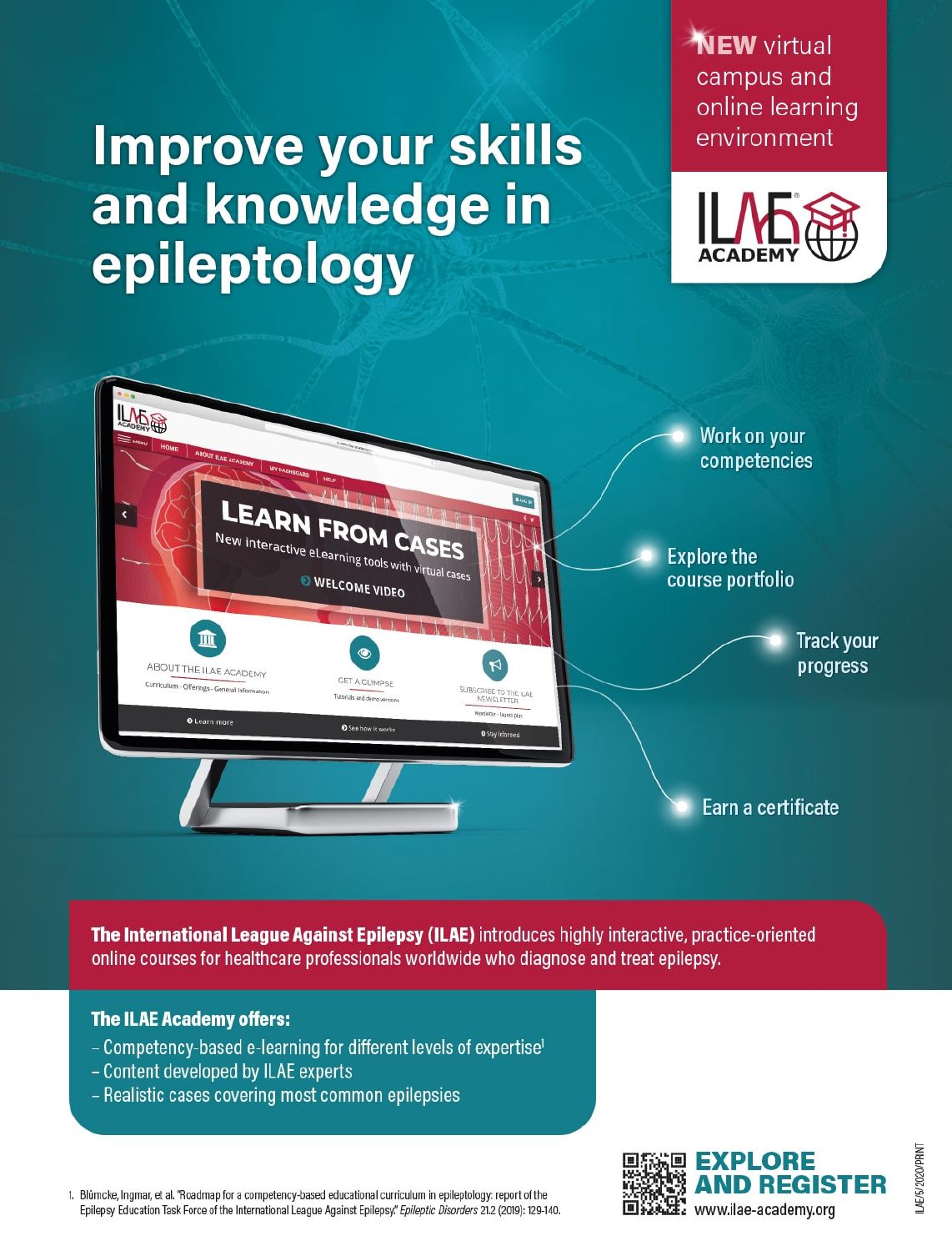#### **FULL-LENGTH ORIGINAL RESEARCH**



Epilepsia

# **Posttraumatic epilepsy in intensive care unit–treated pediatric traumatic brain injury patients**

**Era D. Mikkonen<sup>1,2</sup>\***  $\bullet$  **| Markus B. Skrifvars<sup>2</sup> | Matti Reinikainen<sup>3</sup> | Stepani Bendel<sup>3</sup> | Ruut Laitio<sup>4</sup>** | **Sanna Hoppu<sup>5</sup>** | **Tero Ala-Kokko6** | **Atte Karppinen7** | **Rahul Raj7 \***

<sup>1</sup>Department of Anesthesiology, Intensive Care and Pain Medicine, Helsinki University Hospital & University of Helsinki, Helsinki, Finland

<sup>2</sup>Department of Emergency Care and Services, Helsinki University Hospital & University of Helsinki, Helsinki, Finland

<sup>3</sup>Department of Anaesthesiology and Intensive Care, Kuopio University Hospital and University of Eastern Finland, Kuopio, Finland

4 Department of Intensive Care, Turku University Hospital and University of Turku, Turku, Finland

5 Emergency Medical Services, Department of Intensive Care, Tampere University Hospital & Tampere University, Tampere, Finland

6 Division of Intensive Care, Medical Research Center Oulu MRC, Oulu University Hospital, Research Group of Anesthesiology, Surgery and Intensive Care Medicine, University of Oulu, Oulu, Finland

7 Department of Neurosurgery, Helsinki University Hospital and University of Helsinki, Helsinki, Finland

#### **Correspondence**

Era D. Mikkonen, Holländargatan 31, 11359, Stockholm, Sweden. Email: [era.mikkonen@helsinki.fi](mailto:era.mikkonen@helsinki.fi)

#### **Funding information**

Medicinska Understödsföreningen Liv och Hälsa; Finska Läkaresällskapet

#### **Abstract**

**Objective:** Posttraumatic epilepsy (PTE) is a well-described complication of traumatic brain injury (TBI). The majority of the available data regarding PTE stem from the adult population. Our aim was to identify the clinical and radiological risk factors associated with PTE in a pediatric TBI population treated in an intensive care unit (ICU).

**Methods:** We used the Finnish Intensive Care Consortium database to identify pediatric (<18 years) TBI patients treated in four academic university hospital ICUs in Finland between 2003 and 2013. Our primary outcome was the development of PTE, defined as the need for oral antiepileptic medication in patients alive at 6 months. We assessed the risk factors associated with PTE using multivariable logistic regression modeling.

**Results:** Of the 290 patients included in the study, 59 (20%) developed PTE. Median age was 15 years (interquartile range [IQR] 13-17), and 80% had an admission Glasgow Coma Scale (GCS) score  $\leq$ 12. Major risk factors for developing PTE were age (adjusted odds ratio [OR] 1.08, 95% confidence interval [CI] 1.00-1.16), obliterated suprasellar cisterns (OR 6.53, 95% CI 1.95-21.81), and an admission GCS score of 9-12 in comparison to a GCS score of 13-15 (OR 2.88, 95% CI 1.24-6.69). **Significance:** We showed that PTE is a common long-term complication after ICUtreated pediatric TBI. Higher age, moderate injury severity, obliterated suprasellar cisterns, seizures during ICU stay, and surgical treatment are associated with an increased risk of PTE. Further studies are needed to identify strategies to decrease the

#### **KEYWORDS**

risk of PTE.

epilepsy, intensive care unit, pediatric, traumatic brain injury

\* Conducted the statistical analysis.

This is an open access article under the terms of the [Creative Commons Attribution-NonCommercial](http://creativecommons.org/licenses/by-nc/4.0/) License, which permits use, distribution and reproduction in any medium, provided the original work is properly cited and is not used for commercial purposes.

© 2020 The Authors. *Epilepsia* published by Wiley Periodicals, Inc. on behalf of International League Against Epilepsy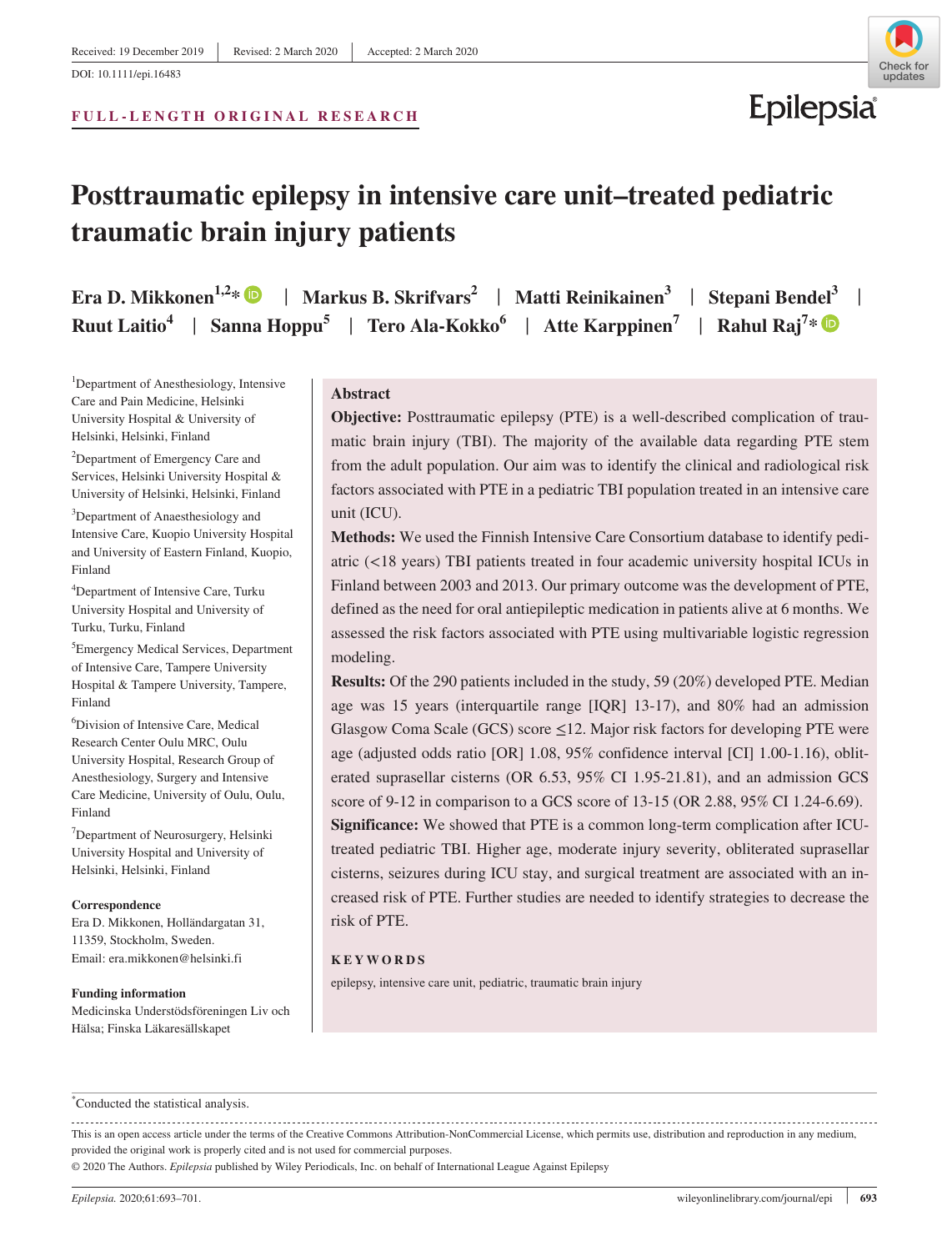## **<sup>694</sup> <sup>|</sup> Epilepsia** MIKKONEN ET AL. **1** | **INTRODUCTION**

Traumatic brain injury (TBI) is a common cause of mortality and morbidity in the pediatric population.<sup>1,2</sup> In addition to multiple cognitive, social, and behavioral sequelae, posttraumatic epilepsy (PTE) is a well-described, longterm complication of TBI, and one of the most common causes for acquired epilepsy in both the pediatric and adult population.<sup>3</sup> PTE may have severe consequences on the quality of life and neuropsychological functions of young patients.4,5 Even if remission is achieved in adulthood, social and educational problems may persist. If seizure remission is not achieved, this group of patients has an increased risk of early death in comparison to their peers.<sup>6</sup> Epileptogenesis after brain insult is a complex series of events, affected by multiple factors, such as age, genetic and lifestyle factors, and previous morbidity. After the injury, processes, including inflammation, blood-brain barrier disruption, parenchymal loss, and neural plasticity, among many others, seem to affect the development of epilepsy.<sup>7</sup> Some evidence suggests that seizure frequency is higher and treatment failure more common in children with acquired epilepsy than in children with congenital epilepsy.<sup>7</sup> Furthermore, drug resistance seems to be especially prevalent in epilepsy following traumatic and diffuse brain injury, and early prophylactic treatment with antiepileptics does not seem to reduce the risk of later development of epilepsy.<sup>8</sup>

Most of the data on PTE have been obtained from adult patients. In both adults and children, brain injury severity is considered to be a risk factor for PTE. $9-11$  The risk for PTE seems to correlate with radiological findings, such as subdural hematomas, contusions, and skull fractures. $9,11-15$  The onset of PTE may be delayed for years, or even decades. Patients with mild TBI may have an increased risk of epilepsy more than 10 years after the initial insult,  $11,15$  and patients with more severe intracranial pathologies have an increased risk up to 20 years after sustaining TBI.<sup>9</sup> Although the features of TBI are similar in adults and children, there are some differences. Different developmental phases of the young brain make the pediatric TBI population heterogenic.16 Consequently, the role of increased neural plasticity in early childhood has been debated.17 Regarding PTE, the risk of early seizures seems to be higher in the younger population, $14$  whereas late seizures seem to be more common in older children.<sup>11</sup>

We aimed to assess the clinical and radiological factors associated with PTE in pediatric TBI patients initially treated in an intensive care unit (ICU) after injury. We also assessed the association between treatment-related factors and PTE. We hypothesized that clinical and radiological evidence indicating a more severe TBI would be associated with a higher risk of PTE.

#### **Key Points**

- We used a national intensive care unit (ICU) database to identify 290 pediatric traumatic brain injury (TBI) patients treated at four university hospital ICUs between 2003 and 2013
- Using ICU data, electronic health records, computed tomography (CT) scans, and national drug reimbursement registries, we investigated the risk factors for posttraumatic epilepsy
- One-fifth of patients developed seizures during follow-up
- Older age, moderate injury severity, and obliterated suprasellar cisterns increase the risk of posttraumatic epilepsy
- Early medical treatment of seizures and surgical treatment of TBI was independently associated with posttraumatic epilepsy

# **2** | **METHODS**

## **2.1** | **Study ethics and standard protocol**

The research committee of Helsinki University Hospital (HUS/26/2018 §37), the Finnish National Institute for Health and Welfare (THL/2014/5.05.00/2017), Statistics Finland (TK-53-1047-14), and all of the participating university hospitals approved this study and waived the need for informed consent. We conducted the study according to the Strengthening the Reporting of Observational Studies in Epidemiology Guidelines (Appendix  $S1$ ).<sup>18</sup>

# **2.2** | **Study setting**

We used data from the prospective Finnish Intensive Care Consortium (FICC) database.<sup>19</sup> Finland has a three-tier level healthcare system in which intracranial neurosurgery and neurointensive care is provided at only five university hospitals. Four of the five ICUs providing neurointensive care, covering approximately two-thirds of the population, participate in the FICC. All four centers have separate neonatal ICUs admitting children younger than 1 year of age, and three centers have separate pediatric ICUs. Neonatal and pediatric ICUs do not participate in the FICC. However, during the study period, all four centers admitted pediatric TBI patients requiring neurointensive care to the general ICU.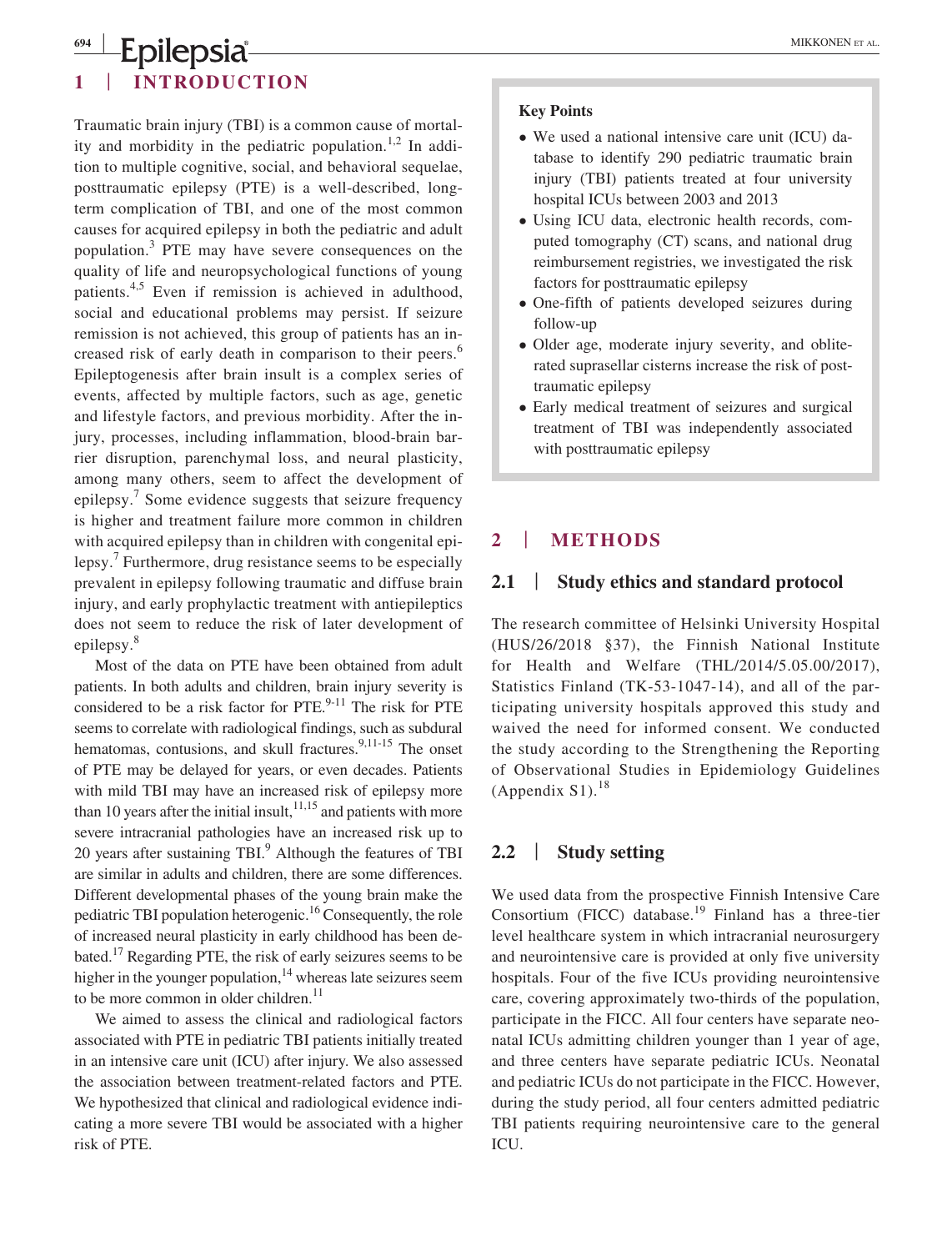#### **2.3** | **Study population**

Based on Acute Physiology and Chronic Health Evaluation (APACHE) III and International Classification of Diseases, 10th Revision (ICD-10) diagnoses, we identified all patients younger than18 years of age who were treated for TBI between 2003 and 2013 in the ICUs of the hospitals participating in the study. We extracted relevant ICU data from the FICC database, and we reviewed electronic health records and radiological images to confirm and specify the presence of a TBI with a blunt mechanism. We excluded all patients with missing baseline data, penetrating head injuries, and missing follow-up data, as well as patients with a preexisting epilepsy medication.

## **2.4** | **Extracted variables**

From the FICC database, we retrieved ICU-related variables (Therapeutic Intervention Scoring System 76 [TISS], length of stay, interventions, administration of antiepileptic drugs). The FICC includes a TISS-76 variable capturing the medical treatment of a new seizure in the ICU that has been clinically diagnosed or confirmed by electroencephalography (EEG) (does not include prophylactic administration of antiepileptic drugs). We retrieved admission variables, such as Glasgow Coma Scale (GCS) scores and pupillary reactivity status, from electronic health records. For intubated patients, we used the GCS score before intubation; we used the pediatric GCS for patients younger than the age of  $2^{20}$  We re-reviewed all computerized tomography (CT) scans and classified them according to the Helsinki CT score (Table  $S1$ ).<sup>21</sup> We used previously presented criteria for major extracranial injury.22

#### **2.5** | **Definition of outcome variables**

Our primary outcome was the development of PTE, defined as the need for oral antiepileptic medication in patients alive at 6 months after experiencing TBI. A patient was defined as having PTE if he/she was being reimbursed for an oral antiepileptic drug (ATC code NO3A\*) by the Social Insurance Institution (Kela). We obtained data on antiepileptic medication reimbursement through the Kela database, which covers all Finnish residents who are reimbursed for antiepileptics and other medications. $2^{3,24}$  Because time of antiepileptic medication purchase may not accurately capture the time of PTE onset, we only used it as a dichotomic variable (PTE, no PTE).

We assessed functional outcome at 6 months based on the electronic health record data recorded by neuropsychologists, pediatricians, pediatric neurologists, or neurosurgeons. We categorized functional outcome according to the Glasgow

MIKKONEN ET AL. *CONCERNET AL.* **CONCERNET AL. CONCERNET AL. CONCERNET AL. CONCERNET AL. CONCERNET AL. 695** 

Outcome Scale (GOS), adjusted for age,  $^{25}$  as follows: favorable functional outcome (GOS 4-5, low disability to good recovery) and unfavorable functional outcome (GOS 1-3, death, persistent vegetative state, and severe disability). Patients whose follow-up ended before 6 months due to no noticeable disability were classified as having reached a favorable functional outcome. For deceased patients, we obtained the dates of deaths from the Population Register in Finland (available for all Finnish citizens).

#### **2.6** | **Statistical analyses**

We used SPSS statistical software, version 25.0 for Mac OS (IBM Corp) for all statistical analyses. We used a two-sided  $\chi^2$ -test to compare the categorical data, and we tested the continuous data for skewness. We present normally distributed data as means with standard deviations (SDs); we present the non-parametric data as medians with interquartile ranges (IQR). We used a *t* test to compare the normally distributed data between groups, and we used a nonparametric Mann-Whitney *U* test to compare the nonparametric data between groups.

We assessed the factors independently associated with PTE using multivariable logistic regression (LR) analysis. We included variables from the univariate analysis with an associated *P*-value of <.10 in the multivariable LR models to identify the independent risk factors for PTE. We created a clinical LR model and a separate radiological LR model. Then, we tested the clinical and radiological variables in a final LR model, including variables from previous LR models that had a *P*-value <.1 (combined model). As a secondary analysis, we tested the association between treatment-related factors and the risk of PTE by adding treatment-related variables to an LR model. We determined multicollinearity by assessing and reporting the maximal variance inflation factor  $(VIF<sub>max</sub>)$ .

# **3** | **RESULTS**

Of 315 patients, 25 patients died within 6 months. Thus, the study population consisted of 290 patients (Figure 1). Median follow-up time was 3.4 years (interquartile range [IQR] 1.2- 6.3 years). Of the 290 patients, 59 (20%) developed PTE. Median time for purchase of an oral antiepileptic drug after TBI was 125 days (IQR 26-601). Of the patients with PTE, 81% had a favorable GOS after 6 months, in comparison to 91% of the patients without PTE  $(P = .037)$ .

The baseline characteristics of the patients are presented in Table 1. Patients who developed PTE were slightly older (median age 15 vs 13,  $P = .002$ ) than the patients who did not develop PTE; they also had a lower GCS score (median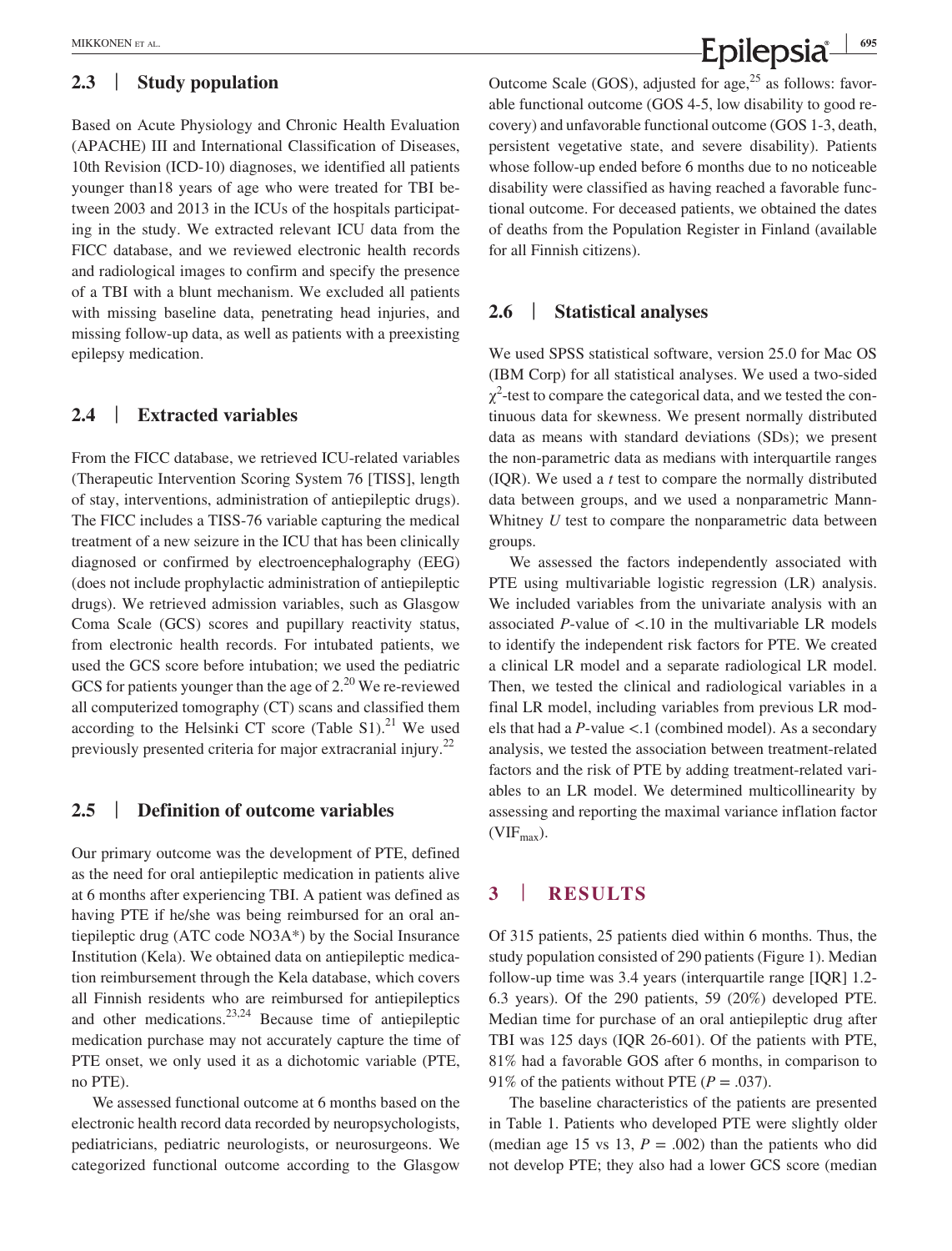

**<sup>696</sup> <sup>|</sup>**

**FIGURE 1** Flow chart showing the included and excluded patients. Abbreviations: CT, computerized tomography; GCS, Glasgow Coma Scale; GOS, Glasgow Outcome Scale; TBI, traumatic brain injury

8 vs 12,  $P = .004$ ), more often had abnormal pupillary light reactivity (24% vs  $10\%, P = .01$ ), and had more CT-detected intracranial lesions. Furthermore, patients developing PTE underwent more intensive treatment by interventions, such as decompressive craniectomy  $(27\% \text{ vs } 5\%, P < .001)$ , parenchymal intracranial pressure (ICP) monitoring (56% vs 26%,  $P < .001$ ), repeated use of barbiturates (24% vs 7%, *P* < .001), antiepileptic treatment (46% vs 13%, *P* < .001), higher TISS-76 scores, and longer length of stay in the ICU (median 4 days vs 1 day,  $P < .001$ ).

The differences according to GCS score groups are shown in Table S2. Patients with a higher GCS score were younger than those with a lower GCS score; they more often had normal pupillary light responses and they had more acute subdural hematomas and epidural hematomas; however, they less frequently experienced traumatic subarachnoid hemorrhage and intraventricular hemorrhage. Almost two-thirds of patients were victims of traffic accidents, including pedestrian, bicycle, moped, and car accidents (Table S3). Moped accident was the single most common injury mechanism and accounted for 25% of all patients. Fall from height was the most common nontraffic injury mechanism (16%).

# **3.1** | **Multivariable analyses**

In the clinical model, we included age, GCS score, and pupillary light reactivity (Table 2). All these variables increased the risk of PTE in the univariate analyses with a *P*-value <.1. Still, in the clinical model, only the admission GCS scores of 3-8 and 9-12 independently increased the risk for PTE  $(P < .05)$ . The VIF<sub>max</sub> in the clinical model was 1.31.

Of the six radiological factors that were investigated, only obliterated suprasellar cisterns and the presence of brain contusions independently increased the risk of PTE (Table 3). The VIF $_{\text{max}}$  in the radiological model was 2.09.

In the combined clinical and radiological LR model (Table 4), only age, a GCS score of 9-12, and obliterated suprasellar cisterns remained statistically significant predictors of PTE. The VIF $_{\text{max}}$  in the combined model was 1.39.

#### **3.2** | **Treatment-related interventions**

After including treatment-related factors in a model consisting of age, the following significantly increased risk of PTE: GCS score, craniotomy or decompressive craniectomy, and medical treatment for a new seizure in the ICU (Table 5). The use of a parenchymal ICP monitor or an external ventricular drain (EVD), or the repeated use of barbiturates did not increase the risk of PTE. The VIF $_{\text{max}}$  in this model was 1.75.

# **4** | **DISCUSSION**

In this retrospective multicenter observational study, we assessed the risk factors associated with PTE in pediatric TBI survivors treated in the ICU over an 11-year period. We found that obliterated suprasellar cisterns on the admission head CT scan, an impaired level of consciousness on admission, and increasing age were associated with an increased risk of PTE. We also found that craniotomy or decompressive craniectomy and medical treatment for early seizures in the ICU were associated with an increased risk of PTE. Moreover, patients who developed PTE also had higher rates of unfavorable functional outcome.

At the beginning of the study period in 2003, the incidence of epilepsy in Finland was 62.1/100 000 in the 0- to 15-year-old age group; thus, 0.06% of this population developed epilepsy that year. In our population, as expected, the incidence was significantly higher at  $2\%$  per year.<sup>24</sup>

Forty-three percent of our cohort had mild TBI (GCS 13-15). In a multicenter trial of the adult population treated in the ICU,  $36\%$  had mild TBI.<sup>26</sup> The slightly higher count in our cohort could be explained by cautionary measures when treating children and adolescents. Previous studies have reported a positive correlation between higher TBI severity and an increased risk of PTE in children. However, it is less clear if the admission GCS score is a reliable marker of TBI severity, and, thus, the risk of PTE.<sup>10,14,27</sup> In our study, we could not find a strong linear relationship between the admission GCS score and the risk of PTE. When the clinical and radiological factors were combined,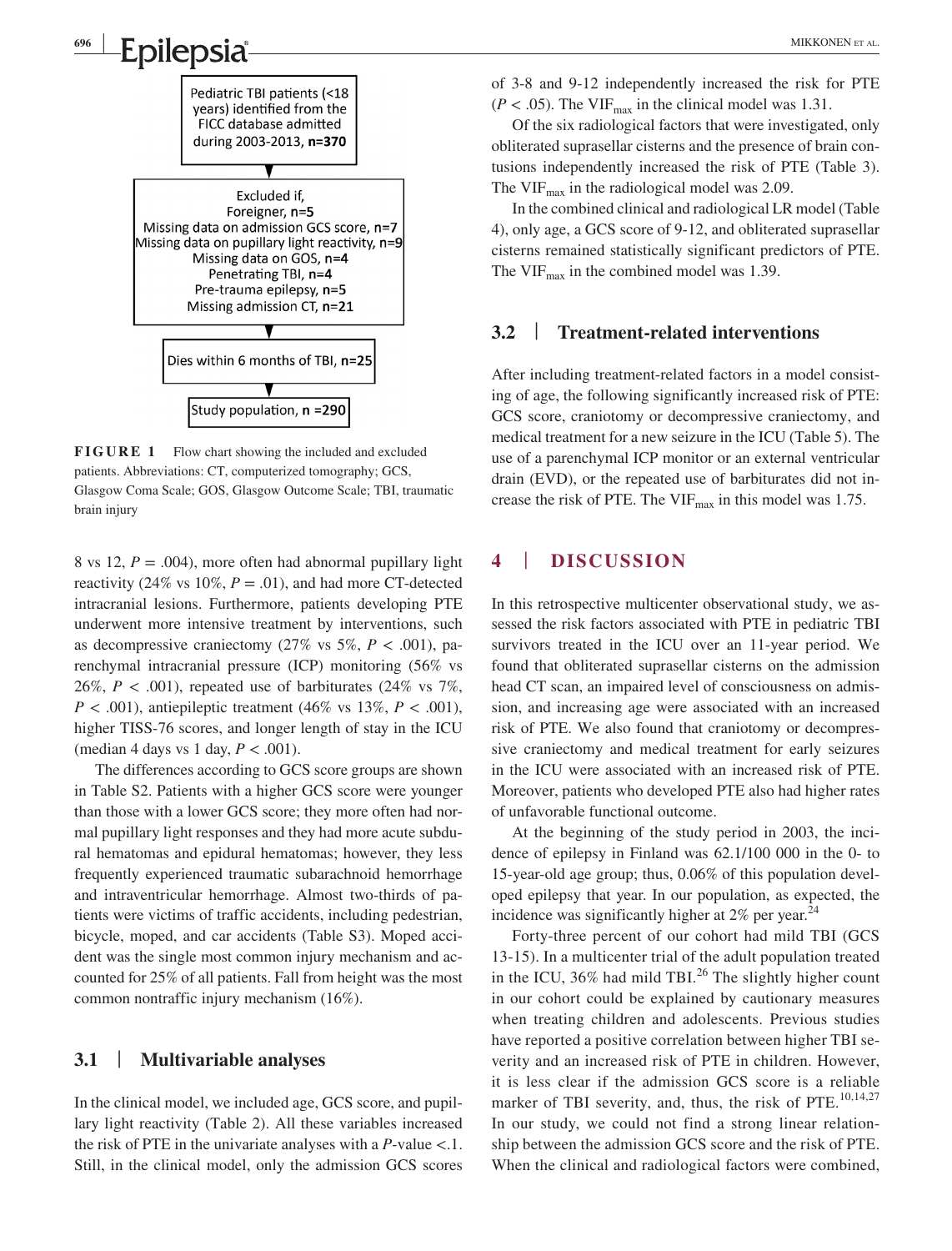**TABLE 1** Patient characteristics according to posttraumatic epilepsy

| <b>Clinical variables</b>          | All $(n = 290)$ | PTE $(n = 59)$ | No PTE $(n = 231)$ | P-Value |
|------------------------------------|-----------------|----------------|--------------------|---------|
| Age, median (IQR)                  | $14(9-16)$      | $15(13-17)$    | $13(8-16)$         | .002    |
| $0 - 5$                            | 43 (15%)        | 5(8%)          | 38 (16%)           | .001    |
| $6 - 12$                           | 78 (27%)        | 7(12%)         | 71 (31%)           |         |
| $13 - 17$                          | 169 (58%)       | 47 (80%)       | 122 (53%)          |         |
| Females                            | 87 (30%)        | 14 (24%)       | 73 (32%)           | .24     |
| GCS score, median (IQR)            | $11(6-14)$      | $8(6-12)$      | $12(6-15)$         | .004    |
| $3 - 8$                            | 105 (36%)       | 30 (51%)       | 75 (33%)           | < .001  |
| $9 - 12$                           | 61 $(21%)$      | 17 (29%)       | 44 (19%)           |         |
| $13 - 15$                          | 124 (43%)       | 12 (20%)       | 112 (48%)          |         |
| Pupillary light reactivity         |                 |                |                    |         |
| Both react                         | 254 (88%)       | 45 (76%)       | 209 (90%)          | .01     |
| One reacts                         | 27 (9%)         | 10(17%)        | 17(8%)             |         |
| None react                         | 9(3%)           | 4(7%)          | 5(2%)              |         |
| Major extracranial injury          | 110 (38%)       | 25 (42%)       | 85 (37%)           | .43     |
| Treatment-related variables        |                 |                |                    |         |
| Rx of new seizure in the ICU       | 56 (19%)        | 27 (46%)       | 29 (13%)           | < .001  |
| Craniotomy                         | 57 (20%)        | 14 (24%)       | 43 (19%)           | .38     |
| Decompressive craniectomy          | 28 (10%)        | 16(27%)        | 12(5%)             | < .001  |
| Parenchymal ICP monitoring         | 81 (28%)        | 33 (56%)       | 59 (26%)           | < .001  |
| External ventricular drain         | 15(5%)          | 4(7%)          | 11 $(5%)$          | .53     |
| Repeated use of barbiturates       | 31 $(11%)$      | 14 (24%)       | 17(7%)             | < .001  |
| TISS-76 mean per day (median, IQR) | $24(19-34)$     | $32(23-38)$    | $22(18-32)$        | < .001  |
| TISS-76 total (median, IQR)        | $62(37-305)$    | 157 (62-523)   | 50 (34-2214)       | < .001  |
| LOS ICU, (median, IQR)             | $2(1-8)$        | $4(1-12)$      | $1(1-6)$           | < .001  |
| LOS hospital, (median, IQR)        | $8(5-19)$       | $19(8-39)$     | $7(5-15)$          | < .001  |
| Radiological variables             |                 |                |                    |         |
| <b>ASDH</b>                        | 84 (29%)        | 23 (39%)       | 61 (26%)           | .06     |
| Contusion/traumatic ICH            | 163 (56%)       | 41 (69%)       | 122 (53%)          | .02     |
| <b>EDH</b>                         | 51 (18%)        | 10(17%)        | 41 (18%)           | .89     |
| Mass lesion $>25$ cc               | 27 (9%)         | 10(17%)        | 17 (7%)            | .02     |
| tSAH                               | 91 (31%)        | 25 (42%)       | 66 (29%)           | .04     |
| $\it IVH$                          | 37 (13%)        | 11 (19%)       | $26(11\%)$         | .13     |
| Suprasellar cisterns               |                 |                |                    |         |
| Normal                             | 242 (83%)       | 40 (68%)       | 202 (87%)          | < .001  |
| Compressed                         | $32(11\%)$      | 9(15%)         | 23 (10%)           |         |
| Obliterated                        | 16(6%)          | 10(17%)        | 6(3%)              |         |
| Midline shift $>5$ mm              | 27 (9%)         | 11 (19%)       | 16(7%)             | .006    |
| Helsinki CT score, median (IQR)    | $2(0-4)$        | $2(2-5)$       | $2(0-3)$           | .001    |

*Note:* Values are presented as the number (%) of patients or as the median (IQR).

Abbreviations: ASDH, cute subdural hematoma; CT, computerized tomography; EDH, epidural hematoma; GCS, Glasgow Coma Scale; ICH, intracranial hemorrhage; ICP, intracranial pressure; ICU, intensive care unit; IQR, interquartile range; IVH, intraventricular hematoma; LOS, length of stay; PTE, posttraumatic epilepsy; Rx, medical treatment; TISS, Therapeutic Intervention Scoring System; tSAH, traumatic subarachnoid hemorrhage.

patients with moderate TBI (GCS 9-12) had an increased risk for PTE in comparison to patients with mild TBI (GCS 13-15). Patients with severe TBI (GCS 3-8) did not display an increased risk for PTE in comparison to those with mild TBI. Similar to our results, a study on adult TBIs found that an admission GCS of 9-12 is associated with the highest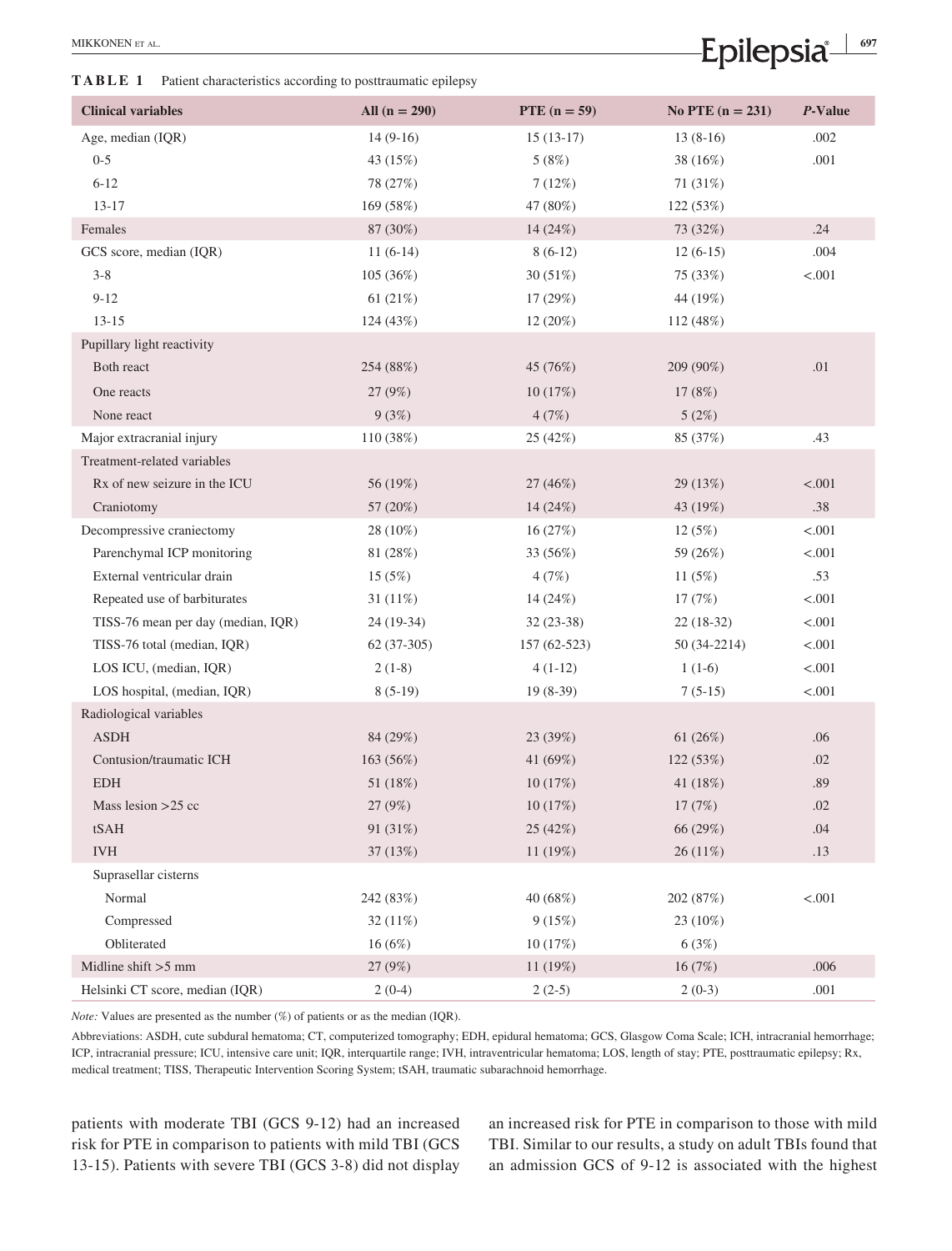**TABLE 2** Results from the logistic regression model of clinical factors

| <b>Clinical variables</b>  | Odds ratio (95% CI) | P-value |
|----------------------------|---------------------|---------|
| Age, years                 | $1.07(1.00 - 1.15)$ | .06     |
| GCS score                  |                     |         |
| $13 - 15$                  | 1.0 (reference)     |         |
| $9 - 12$                   | $3.25(1.42 - 7.43)$ | .005    |
| $3 - 8$                    | $2.44(1.07-5.57)$   | .03     |
| Pupillary light reactivity |                     |         |
| Normal                     | Reference           |         |
| One reacts/none react      | $0.48(0.20-1.14)$   | .10     |

Abbreviation: GCS, Glasgow Coma Scale.

risk of PTE.28 However, the reasons for this are unclear. In our cohort, there were no major differences in the radiological parameters between the patients with a GCS of 9-12 and those with a GCS of 3-8 (Table S2). It is possible that the strong correlation between a low GCS score and high 6-month mortality masks the association between a low GCS score and PTE, as some of the patients who would have developed PTE died. Yet, it is possible that the null finding between a GCS of 3-8 and the risk of PTE is a consequence of lack of statistical power.

In our cohort, approximately 10% of patients with mild TBI (GCS 13-15) developed PTE. In comparison, a previous study on pediatric patients with mild TBI reported a PTE rate of 4%.<sup>29</sup> The difference is probably explained by a higher rate of abnormal brain imaging findings in our cohort (more intracranial hemorrhages and signs of brain edema). Thus, the high incidence of traumatic intracranial pathologies in our mild TBI cohort is most likely the reason for the perhaps surprisingly high incidence of PTE in this subgroup.

Many large studies focusing on adult and pediatric TBI have investigated the relationship between intracranial pathologies and PTE. A systematic review of the adult literature found skull fractures, midline shift, contusions, and subdural and intracerebral hematomas to associate with the risk of PTE.15 Large pediatric studies have found risk factors to include subdural hematomas and contusions. $11,12$  These findings were not supported by our data. When assessing radiological risk factors separately, contusions showed a statistically significant association with PTE, but this association disappeared when adjusting for clinical variables. In contrast to defining intracranial pathologies using diagnostic coding (eg, by ICD diagnostic codes), we reviewed the CT scans, which allowed us to extract more nuanced information about intracranial pathologies. This could explain the conflict with some previous studies. For example, we found that the obliterated suprasellar cisterns had the strongest association with PTE of all the analyzed factors in our data. Suprasellar cistern status has been demonstrated to be a strong indicator of TBI

| TABLE 3              | Results from the logistic regression model of |  |
|----------------------|-----------------------------------------------|--|
| radiological factors |                                               |  |

| <b>Radiologic variables</b> | <b>Odds ratio (95% CI)</b> | P-value |
|-----------------------------|----------------------------|---------|
| <b>ASDH</b>                 |                            |         |
| N <sub>0</sub>              | 1.0 (reference)            |         |
| Yes                         | $1.10(0.53 - 2.27)$        | .80     |
| Contusion                   |                            |         |
| No                          | 1.0 (reference)            |         |
| Yes                         | $2.21(1.10-4.46)$          | .03     |
| Mass lesion $>25$ cc        |                            |         |
| N <sub>0</sub>              | 1.0 (reference)            |         |
| Yes                         | 1.71 (0.49-5.97)           | .40     |
| Suprasellar cisterns        |                            |         |
| Normal                      | $1.0$ (reference)          |         |
| Compressed                  | $1.26(0.45-3.48)$          | .66     |
| Obliterated                 | $4.32(1.05-17.76)$         | .04     |
| Midline shift, $>5$ mm      |                            |         |
| No                          | 1.0 (reference)            |         |
| Yes                         | $1.55(0.43-5.61)$          | .50     |
| tSAH                        |                            |         |
| No                          | 1.0 (reference)            |         |
| Yes                         | $1.31(0.67 - 2.59)$        | .43     |

Abbreviations: ASDH, acute subdural hematoma; tSAH, traumatic subarachnoid hemorrhage.

injury severity, and consequently a strong prognostic marker of poor general outcome.<sup>21</sup> Obliteration of the suprasellar cisterns is a sign of severe diffuse injury and swelling, and, as noted before, diffuse brain injury has been associated with drug-resistant PTE.<sup>7</sup>

In our study, increasing age was associated with an increased risk of PTE. This is in line with a large Danish population-based study, which found a slight increase in the risk of PTE with increasing age in a large pediatric cohort.<sup>11</sup> They reported a linear relationship between the risk of PTE and age in mild TBI, whereas the relationship was U-shaped in cases with more severe TBI. Yet, due to the relatively low number of very young patients in our cohort, we were unable to observe this.

In a secondary analysis, looking at the association between treatment-related variables and risk of PTE, we found a significantly increased risk for PTE in patients who underwent either craniotomy or decompressive craniectomy. In the adult TBI literature, Englander et al found an increased risk of PTE in adult TBI patients with acute subdural hematoma who underwent craniotomy vs no intervention.<sup>28</sup> Previous studies regarding pediatric TBIs have found that that 20%- 33% of pediatric TBI patients undergoing craniectomy later develop PTE. $^{30,31}$  In comparison, 57% of all patients undergoing decompressive craniectomy in our cohort later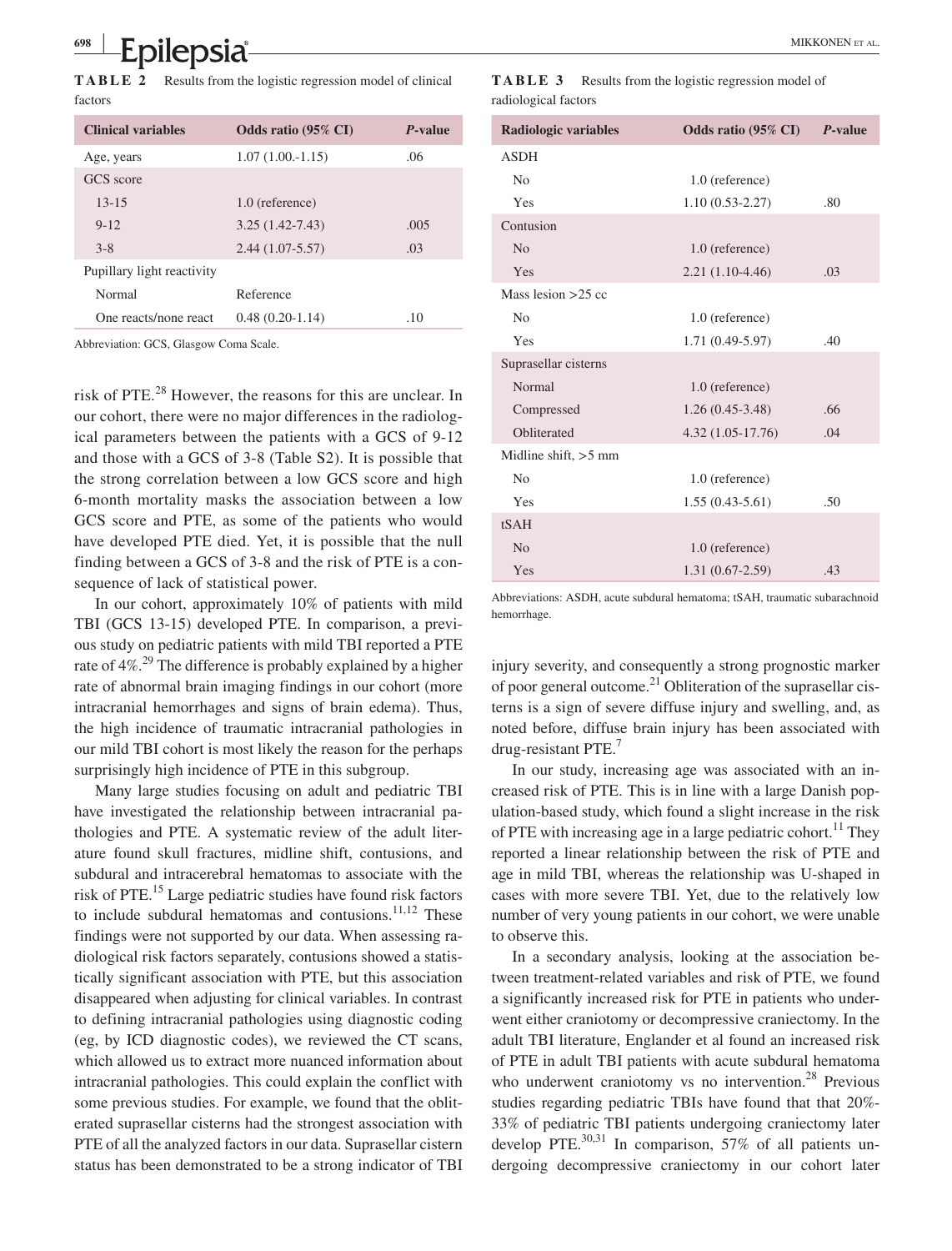**TABLE 4** Results from the combined logistic regression model of clinical and radiological factors

| <b>Clinical variables</b>  | <b>Odds ratio (95% CI)</b> | P-value |
|----------------------------|----------------------------|---------|
| Age, y                     | $1.08(1.00-1.16)$          | .04     |
| GCS score                  |                            |         |
| $13 - 15$                  | 1.0 (reference)            |         |
| $9 - 12$                   | $2.88(1.24-6.69)$          | .01     |
| $3 - 8$                    | $1.84(0.78-4.36)$          | .16     |
| Pupillary light reactivity |                            |         |
| Normal                     | 1.0 (reference)            |         |
| One reacts/none react      | $0.68(0.26-1.77)$          | .43     |
| Contusion                  |                            |         |
| N <sub>0</sub>             | 1.0 (reference)            |         |
| Yes                        | $1.61(0.83-3.15)$          | .16     |
| Suprasellar cisterns       |                            |         |
| Normal                     | 1.0 (reference)            |         |
| Compressed                 | $1.93(0.80-4.70)$          | .15     |
| Obliterated                | $6.53(1.95-21.81)$         | .002    |

Abbreviation: GCS, Glasgow Coma Scale.

developed PTE. Apart from the underlying brain insult necessitating intervention, a possible epileptogenic mechanism in craniectomy could be parenchymal tear when brain tissue is allowed to swell and stretch. In contrast to adult TBI, we did not find an association between the use of EVD or parenchymal ICP measuring devices and PTE.<sup>28</sup> Furthermore, in line with previous studies, we found an association between early seizures or epileptiform activity (medical treatment of a new seizure in the ICU) and the risk of PTE. $^{10,14,32}$  However, given the study design, it is not possible to draw conclusions as to whether the increased risk of PTE is due to the underlying brain pathology leading to the intervention or due to the intervention itself. Thus, this secondary analysis should be interpreted with caution.

Epileptogenesis after brain insult is a complex cascade of events, and although preclinical animal models have shown some evidence in support of prophylactic measures to prevent PTE, such as high-dose losartan,<sup>33</sup> no treatments have been proven to be effective in humans.<sup>7,8</sup>

To ensure that future interventional studies are safe and effective, it is necessary to identify patients at high risk for PTE; otherwise patients run the risk of being exposed to unnecessary treatments, which can be harmful to young, developing brains.34,35 We believe that our work can provide future studies with better tools for improved patient selection and baseline risk stratification.

Our study has several strengths. It includes four university hospital ICUs over a 11-year study period. All data were retrieved directly through electronic health records or from the FICC and Kela databases, securing high quality data.19,36 Furthermore, we independently reviewed all the

**MIKKONEN ET AL.** *CONCERCITAL COP* 

**TABLE 5** Association between treatment-related interventions and posttraumatic epilepsy after adjusting for significant clinical and radiological variables

| <b>Variable</b>                               | Odds ratio (95% CI) | P-value |
|-----------------------------------------------|---------------------|---------|
| Age                                           | $1.08(1.00-1.17)$   | .04     |
| GCS score                                     |                     |         |
| $13 - 15$                                     | 1.0 (reference)     |         |
| $9 - 12$                                      | $2.66(1.09-6.49)$   | .03     |
| $3 - 8$                                       | $1.59(0.64-3.97)$   | .32     |
| Suprasellar cisterns                          |                     |         |
| Normal                                        | 10 (reference)      |         |
| Compressed                                    | $1.13(0.42-3.06)$   | .81     |
| Obliterated                                   | $3.52(0.95-13.01)$  | .06     |
| Rx of new seizure in the<br><b>ICU</b>        | $3.41(1.57-7.43)$   | .002    |
| Craniotomy or<br>decompressive<br>craniectomy | $2.14(1.02 - 4.47)$ | .04     |
| Parenchymal ICP monitor<br>or EVD             | $1.07(0.56 - 2.52)$ | .87     |
| Repeated use of<br><b>barbiturates</b>        | $1.70(0.61-4.74)$   | .31     |

Abbreviations: EVD, external ventricular drain; GCS, Glasgow Coma Scale; ICP, intracranial pressure; ICU, intensive care unit; Rx, medical treatment; Rx, treatment.

patients' CT data, allowing us to examine the effects of lesion size, midline shift, suprasellar cistern status, and intraventricular hemorrhage, which are factors that are missed in register studies that use diagnostic coding to identify pathology.

However, the study has some limitations. Although including four academic university hospitals, together covering two-thirds of the Finnish population, the size of our cohort was relatively small due to the rarity of pediatric TBI in Finland. Thus, we had to combine some of the clinically related variables instead of analyzing them separately (eg, craniotomy and decompressive craniectomy, EVD, and intraparenchymal ICP device). The baseline characteristics of 41 patients were missing; thus, they were excluded from the study. As described previously, all of the included centers admitted pediatric patients requiring neurointensive care after TBI to their  $ICUs.<sup>21</sup>$  Thus, according to the treatment protocols, all patients with severe TBI were included in our study. Some patients with a less-severe TBI might have been admitted to the neonatal ICU (age  $\lt$  1 year) or the pediatric ICU (age 1-16 years); thus, they were not included in the study. This could explain the lack of infants with inflicted trauma ("shaken baby syndrome") in our data; thus, our results are not generalizable to these patients. Finally, purchase of oral antiepileptic medication is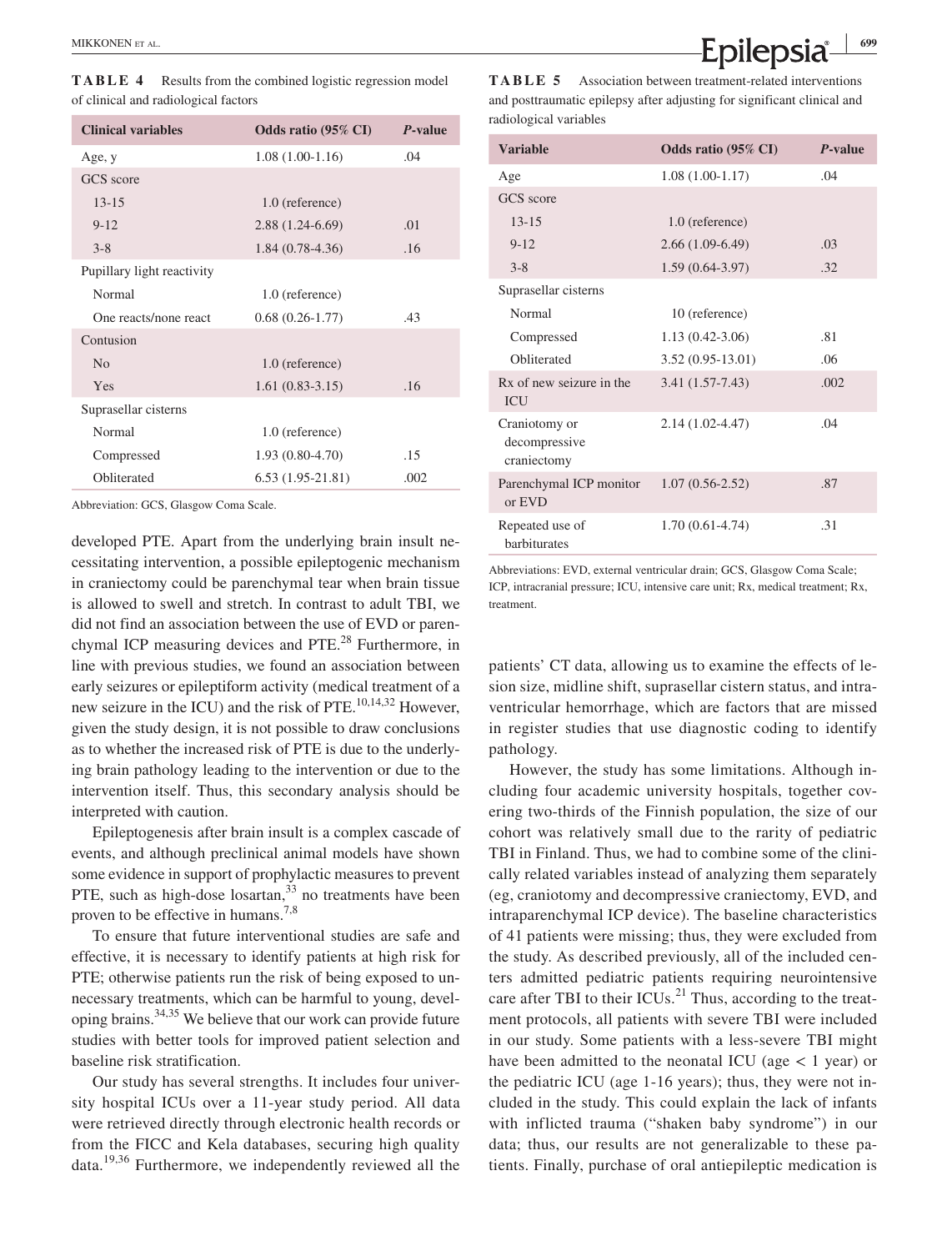**Epilepsia** MIKKONEN ET AL.

**<sup>700</sup> <sup>|</sup>**

a crude measure of epilepsy. As oral medication provided in other hospitals is not captured by our data, this makes estimation of actual onset of disease difficult to estimate. However, we consider it reliable at capturing long-term disease.

# **5** | **CONCLUSION**

Posttraumatic epilepsy is a common long-term complication in ICU-treated pediatric TBI survivors. Older age, moderate injury severity, and obliterated suprasellar cisterns were associated with an increased risk of PTE. Early medical treatment of seizures and operative treatment of TBI was independently associated with PTE. Future multinational collaborative studies that identify more detailed patient-specific and injury-specific factors related to PTE are warranted.

#### **ACKNOWLEDGMENTS**

We would like to thank Medicinska Understödsföreningen Liv & Hälsa and Finska Läkaresällskapet for the funding of this study.

#### **CONFLICT OF INTERESTS**

Era Mikkonen, Matti Reinikainen, Stepani Bendel, Ruut Laitio, Tero Ala-Kokko, and Atte Karppinen: No separate funding. Markus Skrifvars: Independent funding from University of Helsinki, Helsinki University Hospital, Medicinska Understödsföreningen Liv & Hälsa, Dorothea Olivia, Karl Walter och Jarl Walter Perklens stiftelse. Sanna Hoppu: Competitive State Research Financing of Tampere University Hospital. Rahul Raj: Independent funding from Medicinska Understödsföreningen Liv & Hälsa, Finska Läkaresällskapet, Svenska Kulturfonden, Helsinki University Hospital research grant. None of the authors has any conflict of interest to disclose. We confirm that we have read the Journal's position on issues involved in ethical publication and affirm that this report is consistent with those guidelines.

#### **DATA AVAILABILITY STATEMENT**

Due to data sensitivity and Kela and THL legislation, sharing is not applicable. Data can be requested from the Finnish Intensive Care Consortium, Kela, National Institute for Health and Welfare.

#### **ORCID**

# *Era D. M[ikkon](https://orcid.org/0000-0003-4243-9591)en* <https://orcid.org/0000-0003-1379-0235> *Rahul Raj* <https://orcid.org/0000-0003-4243-9591>

#### **REFERENCES**

1. Appenteng R, Nelp T, Abdelgadir J, Weledji N, Haglund M, Smith E, et al. A systematic review and quality analysis of pediatric traumatic brain injury clinical practice guidelines. PLOS One. 2018;13:e0201550.

- 2. Di Battista A, Soo C, Catroppa C, Anderson V. Quality of life in children and adolescents post-TBI: a systematic review and meta-analysis. J Neurotrauma. 2012;29:1717–27.
- 3. Lowenstein DH. Epilepsy after head injury: an overview. Epilepsia. 2009;50:4–9.
- 4. Ronen GM, Streiner DL, Rosenbaum P. Health-related quality of life in childhood epilepsy: moving beyond "seizure control with minimal adverse effects". Health Qual Life Outcomes. BioMed Central. 2003;1:36.
- 5. Cianchetti C, Messina P, Pupillo E, Crichiutti G, Baglietto MG, Veggiotti P, et al. The perceived burden of epilepsy: impact on the quality of life of children and adolescents and their families. Seizure. 2015;24:93–101.
- 6. Sillanpää M, Jalava M, Kaleva O, Shinnar S. Long-term prognosis of seizures with onset in childhood. N Engl J Med. 1998;338:1715–22.
- 7. Klein P, Dingledine R, Aronica E, Bernard C, Blümcke I, Boison D, et al. Commonalities in epileptogenic processes from different acute brain insults: Do they translate? Epilepsia. 2018;59:37–66.
- 8. Thompson K, Pohlmann-Eden B, Campbell LA, Abel H. Pharmacological treatments for preventing epilepsy following traumatic head injury. Cochrane Database Syst Rev. 2015;(8):CD009900. Epub 2015 Aug 10.
- 9. Annegers JF, Hauser WA, Coan SP, Rocca WA. A population-based study of seizures after traumatic brain injuries. N Engl J Med. 1998;338:20–4.
- 10. Appleton RE, Demellweek C. Post-traumatic epilepsy in children requiring inpatient rehabilitation following head injury. J Neurol Neurosurg Psychiatry. 2002;72:669–72.
- 11. Christensen J, Pedersen MG, Pedersen CB, Sidenius P, Olsen J, Vestergaard M. Long-term risk of epilepsy after traumatic brain injury in children and young adults: a population-based cohort study. Lancet. 2009;373:1105–10.
- 12. Rumalla K, Smith KA, Letchuman V, Gandham M, Kombathula R, Arnold PM. Nationwide incidence and risk factors for posttraumatic seizures in children with traumatic brain injury. J Neurosurg Pediatr. 2018;22:684–93.
- 13. Petridis AK, Doukas A, Maslehaty H, Mehdorn HM. Predictors and incidence of posttraumatic seizures in children and adolescents after brain injury. Clin Pract. 2012;2(3):e66.
- 14. Asikainen I, Kaste M, Sarna S. Early and late posttraumatic seizures in traumatic brain injury rehabilitation patients: brain injury factors causing late seizures and influence of seizures on long-term outcome. Epilepsia. 1999;40:584–9.
- 15. Xu T, Yu X, Ou S, Liu XI, Yuan J, Huang H, et al. Risk factors for posttraumatic epilepsy: a systematic review and meta-analysis. Epilepsy Behav. 2017;67:1–6.
- 16. Figaji AA. Anatomical and physiological differences between children and adults relevant to traumatic brain injury and the implications for clinical assessment and care. Front Neurol. 2017;8:685.
- 17. Anderson V, Spencer-Smith M, Wood A. Do children really recover better? Neurobehavioural plasticity after early brain insult. Brain. 2011;134:2197–221.
- 18. von Elm E, Altman DG, Egger M, Pocock SJ, Gøtzsche PC, Vandenbroucke JP. The Strengthening the Reporting of Observational Studies in Epidemiology (STROBE) Statement: guidelines for reporting observational studies. Int J Surg. Elsevier. 2014;12:1495–9.